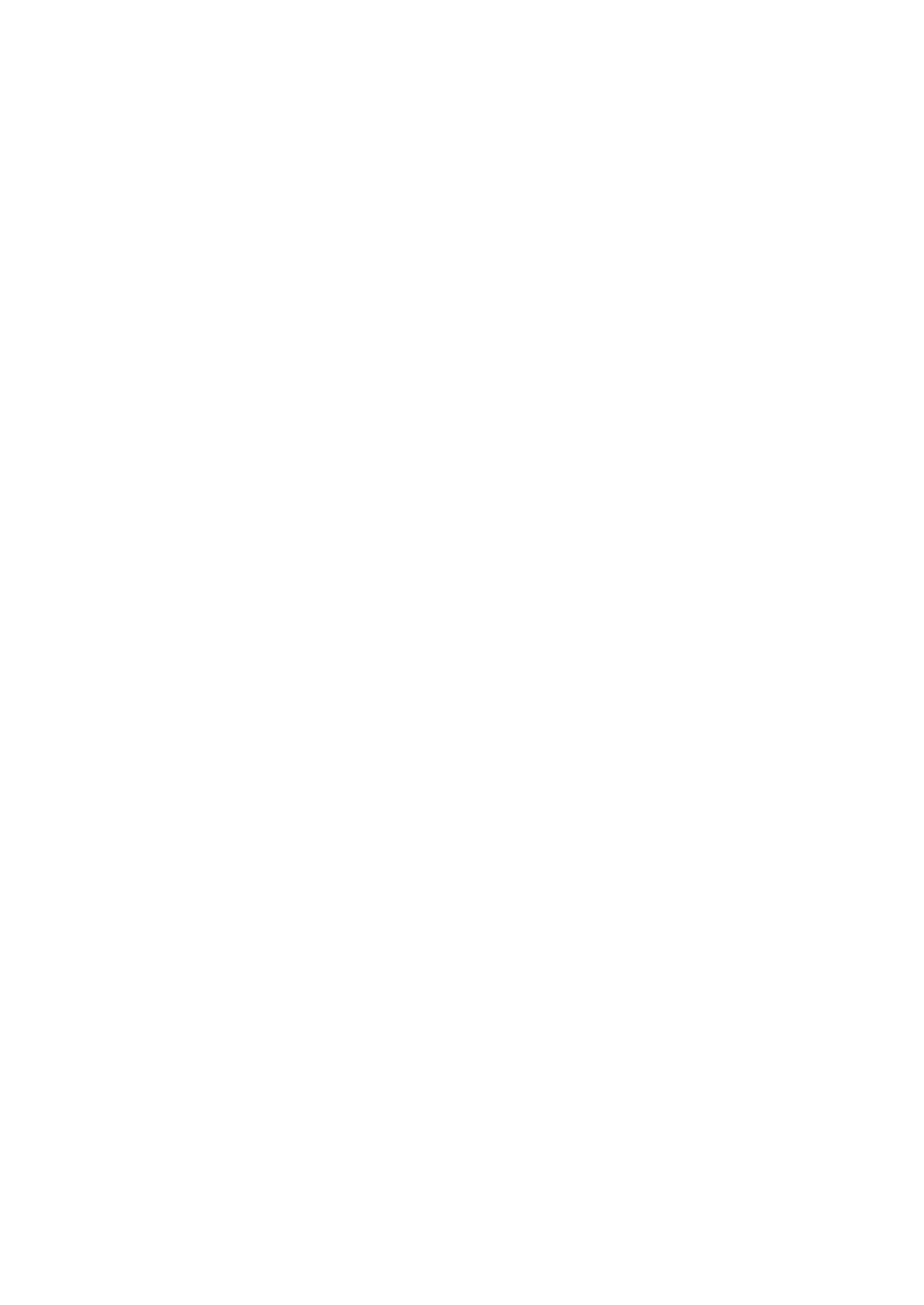## **CHAPTER 13.19**

## MICRO AND SMALL SCALE BUSINESS ENTERPRISES **ACT**

#### **ARRANGEMENT OF SECTIONS**

**Section** 

| PART <sub>1</sub>                                                    | <b>PRELIMINARY</b>                                                                                                               | 5<br>5         |
|----------------------------------------------------------------------|----------------------------------------------------------------------------------------------------------------------------------|----------------|
| $\mathbf{1}$ .<br>$\mathcal{P}_{\cdot}$                              |                                                                                                                                  |                |
| <b>PART2</b>                                                         |                                                                                                                                  | $\overline{7}$ |
|                                                                      | <b>DECLARATION</b>                                                                                                               | 7              |
| 3.<br>$\mathbf{A}$<br>5.<br>6.<br>7.<br>8.                           |                                                                                                                                  |                |
| <b>PART3</b>                                                         | <b>ADMINISTRATION</b>                                                                                                            | 8<br>8         |
| 9.<br>10 <sub>1</sub><br>11.<br>12 <sup>1</sup><br>13.<br>14.<br>15. | Micro and small scale business enterprises development unit10<br>Micro and small scale business enterprises advisory committee10 |                |
| PART <sub>4</sub>                                                    | <b>MISCELLANEOUS</b>                                                                                                             | 11<br>11       |
| 16.<br>17 <sub>1</sub><br>18.                                        |                                                                                                                                  |                |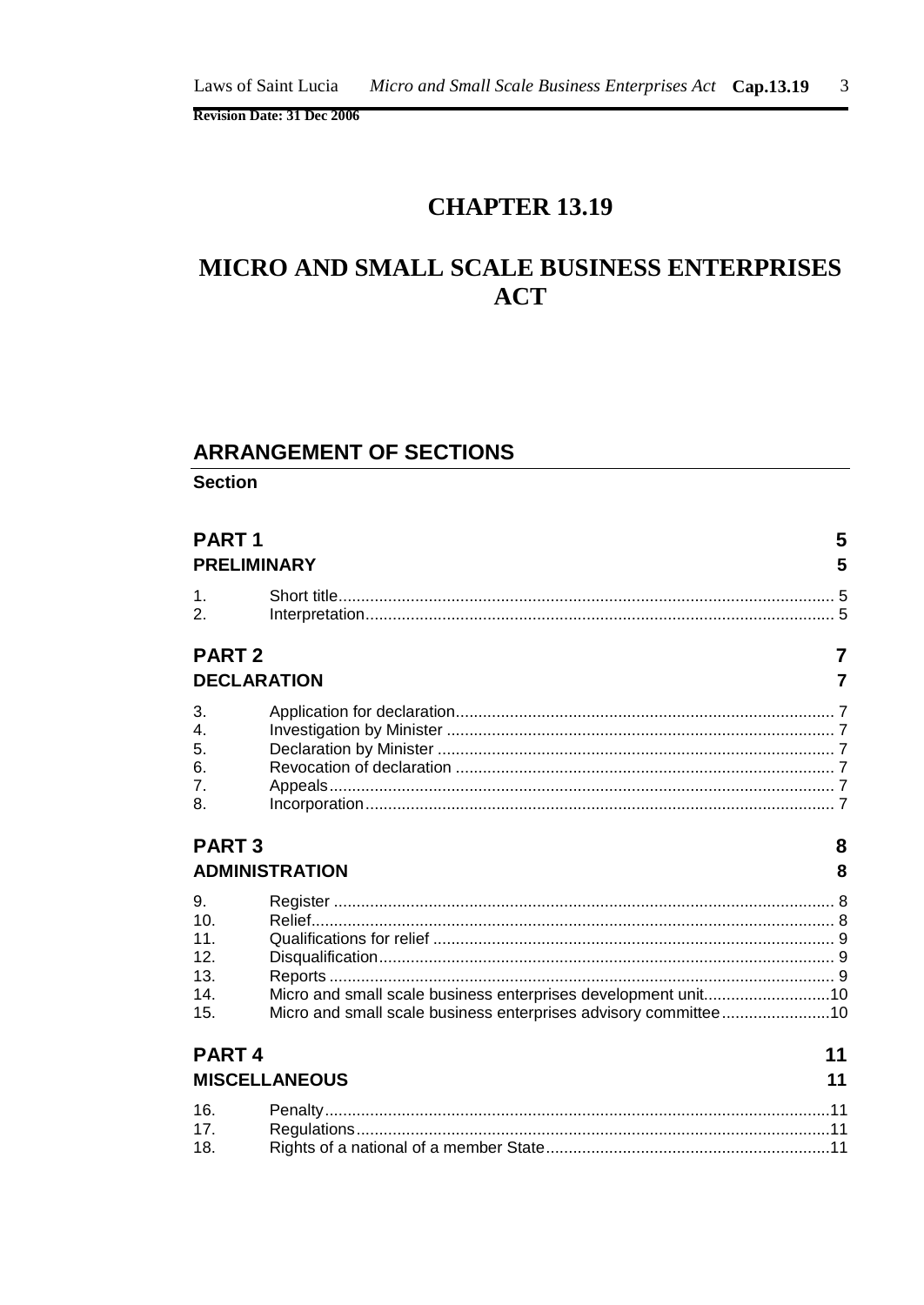### **SCHEDULE** 12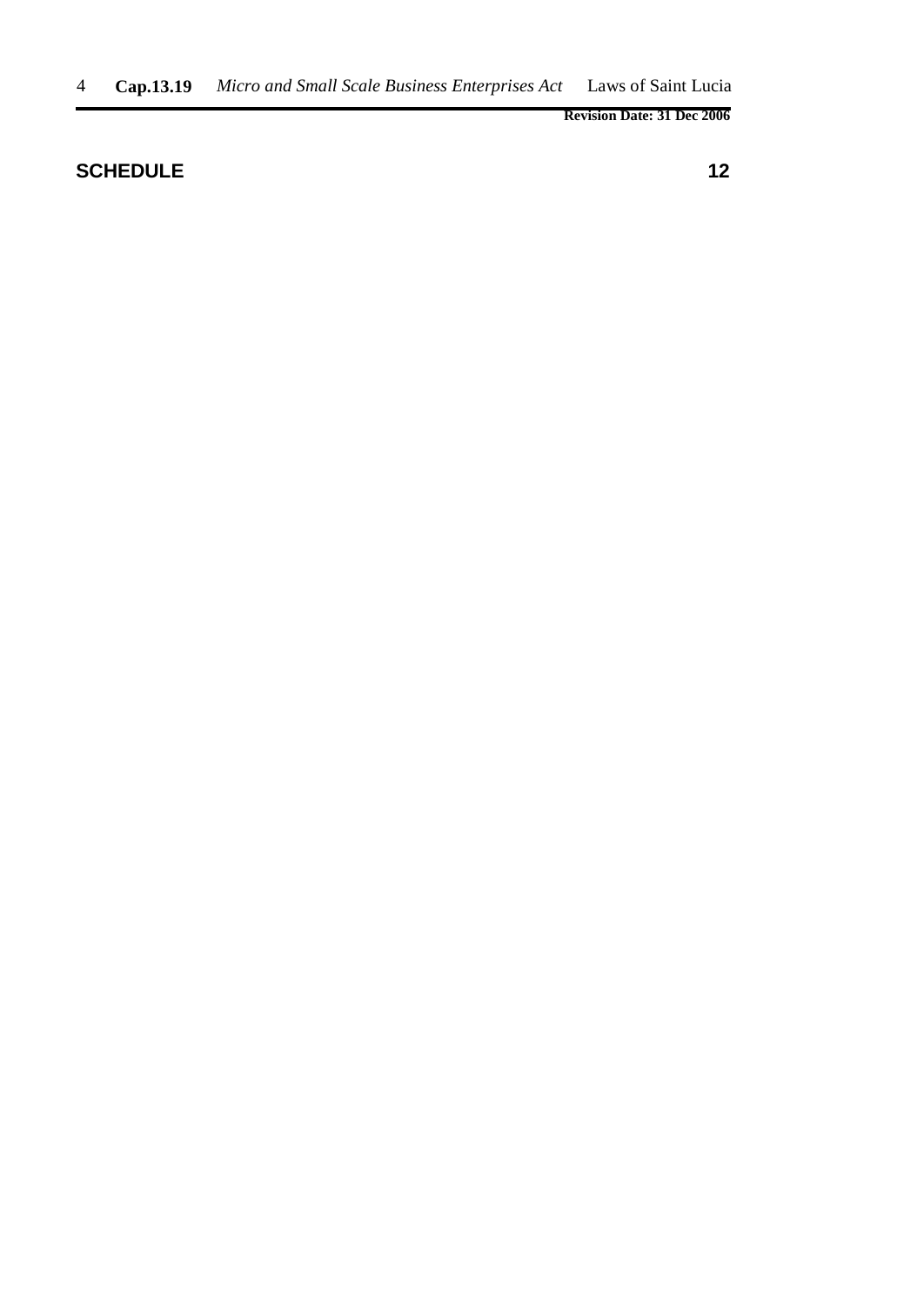### **CHAPTER 13.19**

## **MICRO AND SMALL SCALE BUSINESS ENTERPRISES ACT**

#### **(Acts 19 of 1998 and 21 of 2006)**

AN ACT to provide a legislative base for micro and small scale business enterprises, to make provision for developmental support and financial relief with respect to micro and small scale business enterprises and related matters.

Commencement [19 September 1998]

### **PART 1 PRELIMINARY**

#### **1. SHORT TITLE**

This Act may be cited as the Micro and Small Scale Business Enterprises Act.

#### **2. INTERPRETATION**

- $(1)$  In this Act—
	- "**Committee**" means the Micro and Small Scale Business Enterprises Advisory Committee appointed by the Minister under section 15;
	- "**member State**" means a member State of the Caribbean Community or the Organisation of Eastern Caribbean States listed in the Schedule;
	- "**Minister**" means the Minister responsible for commerce;
	- "micro business enterprise" means a small business enterprise—
		- (a) in which not more than 5 persons are employed;
		- (b) whose annual turnover does not exceed \$100,000;
		- (c) whose net assets do not exceed \$75,000; and
		- (d) which is locally owned;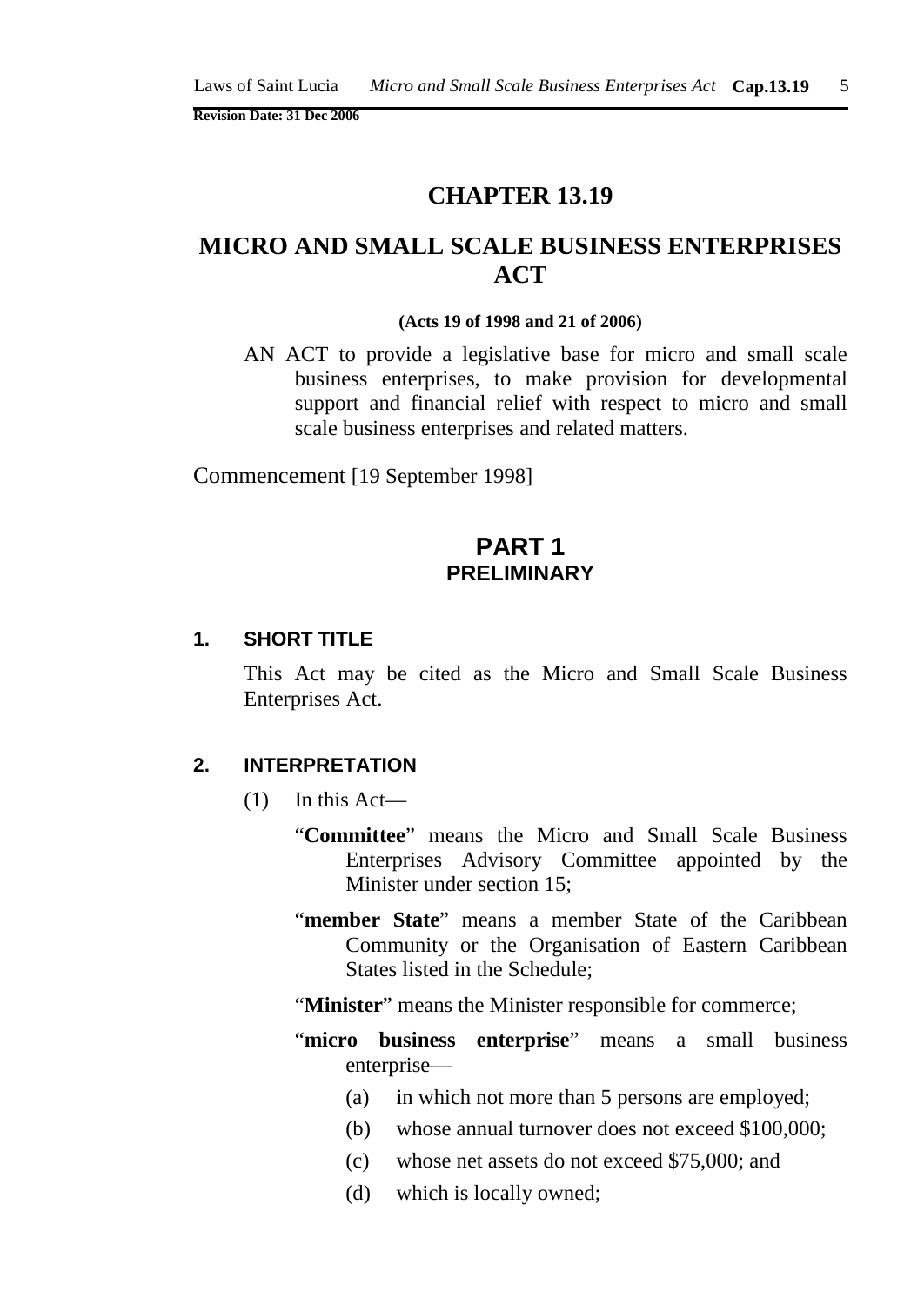- "**national**" includes a company or other legal entity constituted in a member State in accordance with the laws of the member State and which the member State regards as belonging to it, if the company or other legal entity has been formed for gainful purposes and has its registered office and central administration, and carries on substantial activity within the member State and is substantially owned and effectively controlled by a person who:
	- (a) is a citizen of a member State;
	- (b) has a connection with a member State of a kind which entitles that person to be regarded as belonging to or, if it be so expressed, as being native or resident of that member State for the purposes of the laws of that member State relating to immigration;

and for the purposes of this definition, a company or other legal entity is:

- (i) substantially owned if more than 50% of the equity interest in the company or entity is beneficially owned by a person mentioned in paragraphs (a) and (b),
- (ii) effectively controlled if the persons mentioned in paragraphs (a) and (b) have the power to name a majority of its directors or are otherwise legally entitled to direct its actions;
- "**small scale business enterprise**" or "**enterprise**" means a business enterprise—
	- (a) in which not more than 50 persons are employed;
	- (b) whose annual turnover does not exceed \$1,000,000;
	- (c) whose net assets do not exceed \$500,000; and
	- (d) which is locally owned.

[*The next page is page 6A*]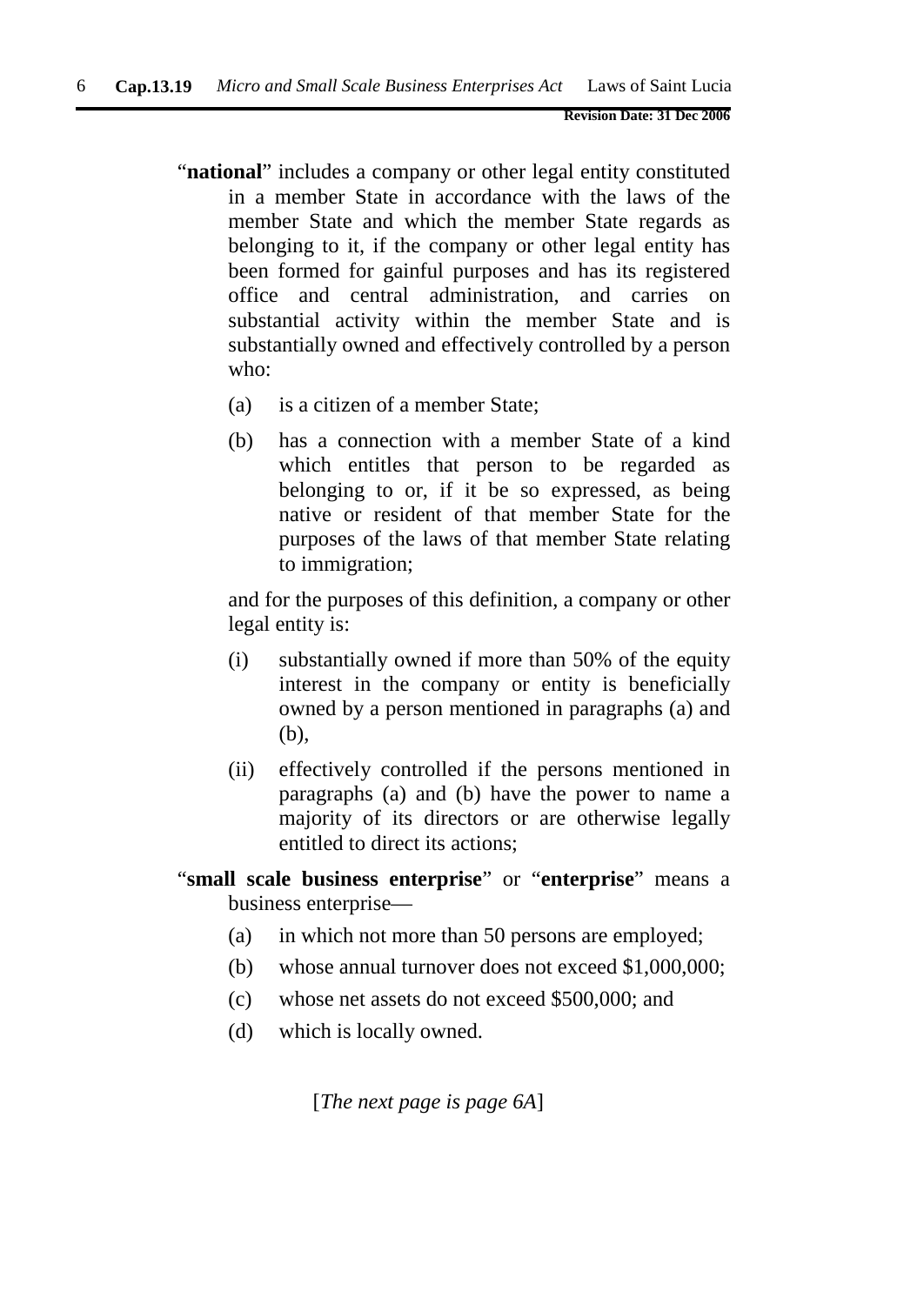(2) For the purposes of subsection (1), a locally owned business enterprise means a company which is not an alien company within the meaning of the Aliens Licensing Act or which is a national of a member State.

*(Amended by Act 21 of 2006)*

## **PART 2 DECLARATION**

#### **3. APPLICATION FOR DECLARATION**

- (1) Subject to section 8, the owner of a small scale business enterprise or his or her agent may apply to the Minister for a declaration of his or her enterprise as a micro or small scale business enterprise for the purpose of this Act.
- (2) An application for a declaration shall be in such form and accompanied by a non-refundable fee as the Minister may specify in an order.
- (3) All information required for the purposes of the application shall be supplied at the time of the submission of the application.

#### **4. INVESTIGATION BY MINISTER**

- (1) Upon the receipt of an application by the Minister he or she may cause investigations to be carried out to verify any statement contained in the application.
- (2) A person, including the owner of a small scale business enterprise or his or her agent who refuses to answer any question for the purposes of an investigation under this Act, or who knowingly gives any information which is false or inaccurate, commits an offence under this Act.

[*The next page is page 7*]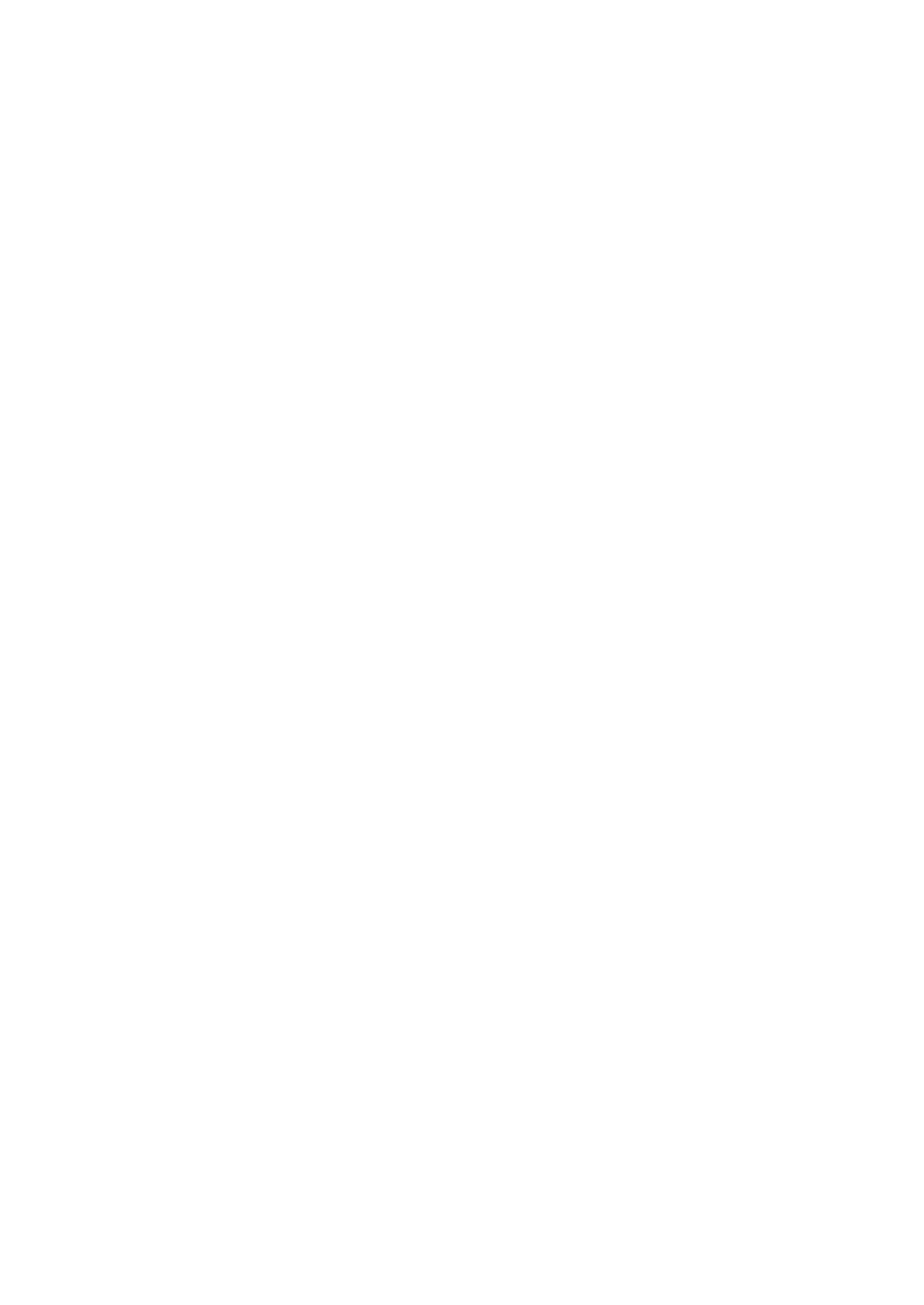#### **5. DECLARATION BY MINISTER**

- (1) Where the Minister is satisfied that a micro or small scale business enterprise has met all the requirements under this Act, he or she shall, by order, make a declaration and issue a certificate to the owner or agent of the enterprise to that effect.
- (2) Where the Minister turns down an application under subsection (1) he or she shall notify the owner or agent of the enterprise in writing within 30 days of the refusal.

#### **6. REVOCATION OF DECLARATION**

The Minister may, by order, revoke a declaration made under section 5 if he or she is satisfied that a micro or small scale business enterprise—

- (a) is no longer a micro or small scale business enterprise as defined in section 2;
- (b) is in breach of any conditions upon which the declaration was made;
- (c) has failed, neglected or refused to submit an annual report as required by this Act; or
- (d) has failed to commence operations within 12 months of the issue of a declaration.

#### **7. APPEALS**

An owner or agent of a micro or small scale business enterprise may, within one month of the receipt of a notice under section 5(2) or the publication of a revocation order against his or her enterprise under section 6, appeal against the decision of the Minister to a magistrate.

### **8. INCORPORATION**

- (1) Subject to this section, no declaration may be made with respect to a small scale business enterprise unless that enterprise is incorporated in accordance with the Companies Act, or registered under the Registration of Business Names Act.
- (2) Despite subsection (1), the Minister may make a declaration under section 5 where the owner or agent of a micro or small scale business enterprise gives an undertaking that the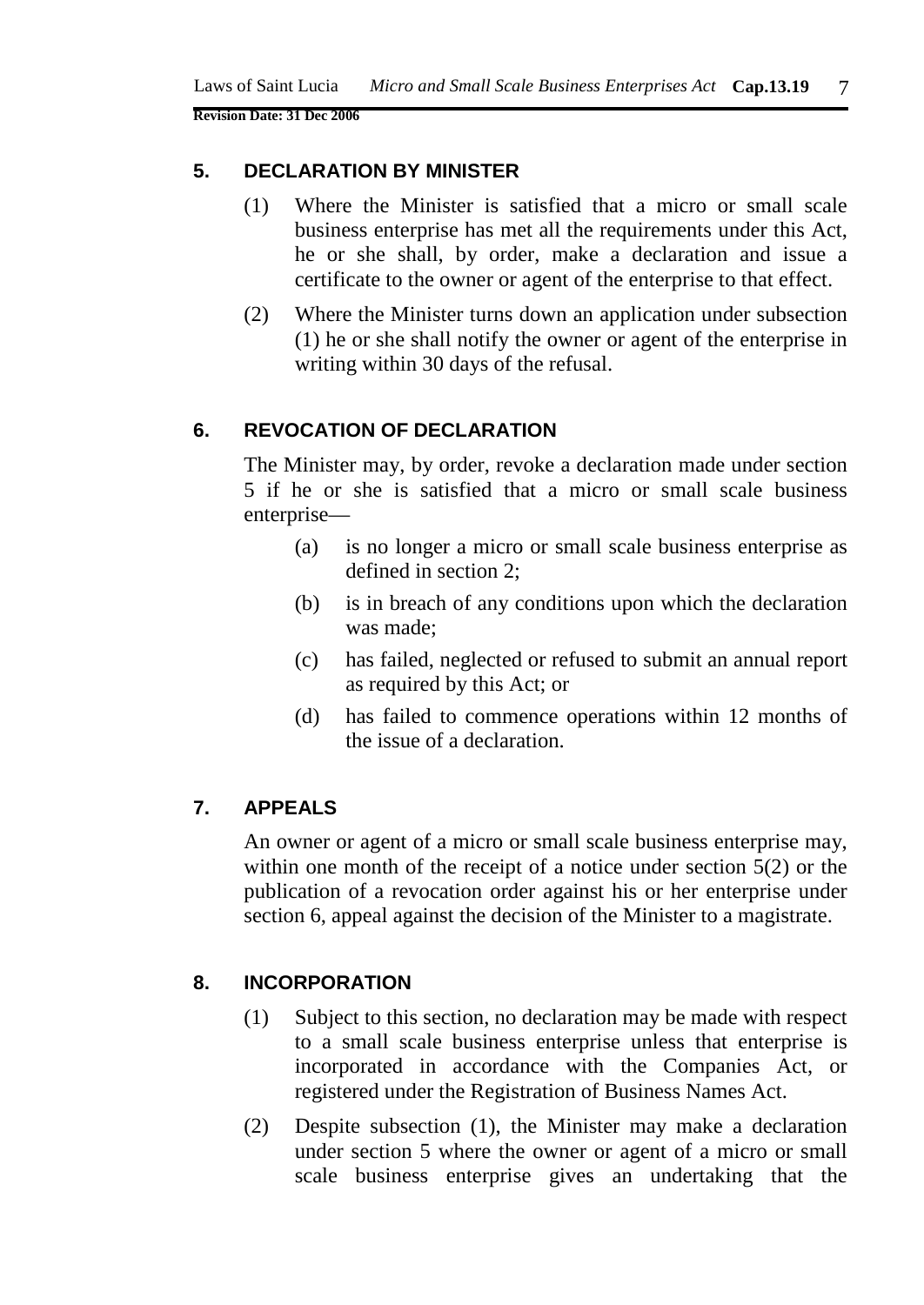enterprise will be incorporated within 3 months of the date of the declaration.

- (3) Where an enterprise is not incorporated within the time prescribed by subsection (2), any declaration made by the Minister with respect to that enterprise ceases on the expiration of such time.
- (4) For the purpose of this Act, an enterprise may either be incorporated as a private company or as a limited partnership, but nothing in this Act prevents an enterprise from incorporating as a public company.

## **PART 3 ADMINISTRATION**

#### **9. REGISTER**

The Minister shall cause to be kept a register to be known as the Micro and Small Scale Business Enterprises Register and in which the following information on enterprises so declared under section 5 shall be entered—

- (a) the name and address of the enterprise;
- (b) the date of the application for a declaration under section 3;
- (c) the date of the declaration by the Minister, if any;
- (d) the conditions, if any upon which the declaration was made; and
- (e) such other information as the Minister may require.

#### **10. RELIEF**

- (1) Subject to sections 11 and 12, the Minister responsible for Commerce may recommend relief to a micro or small scale business enterprise under the Fiscal Incentives Act.
- (2) Despite subsection (1), relief granted in respect of income tax shall be in accordance with section 68 of the Income Tax Act.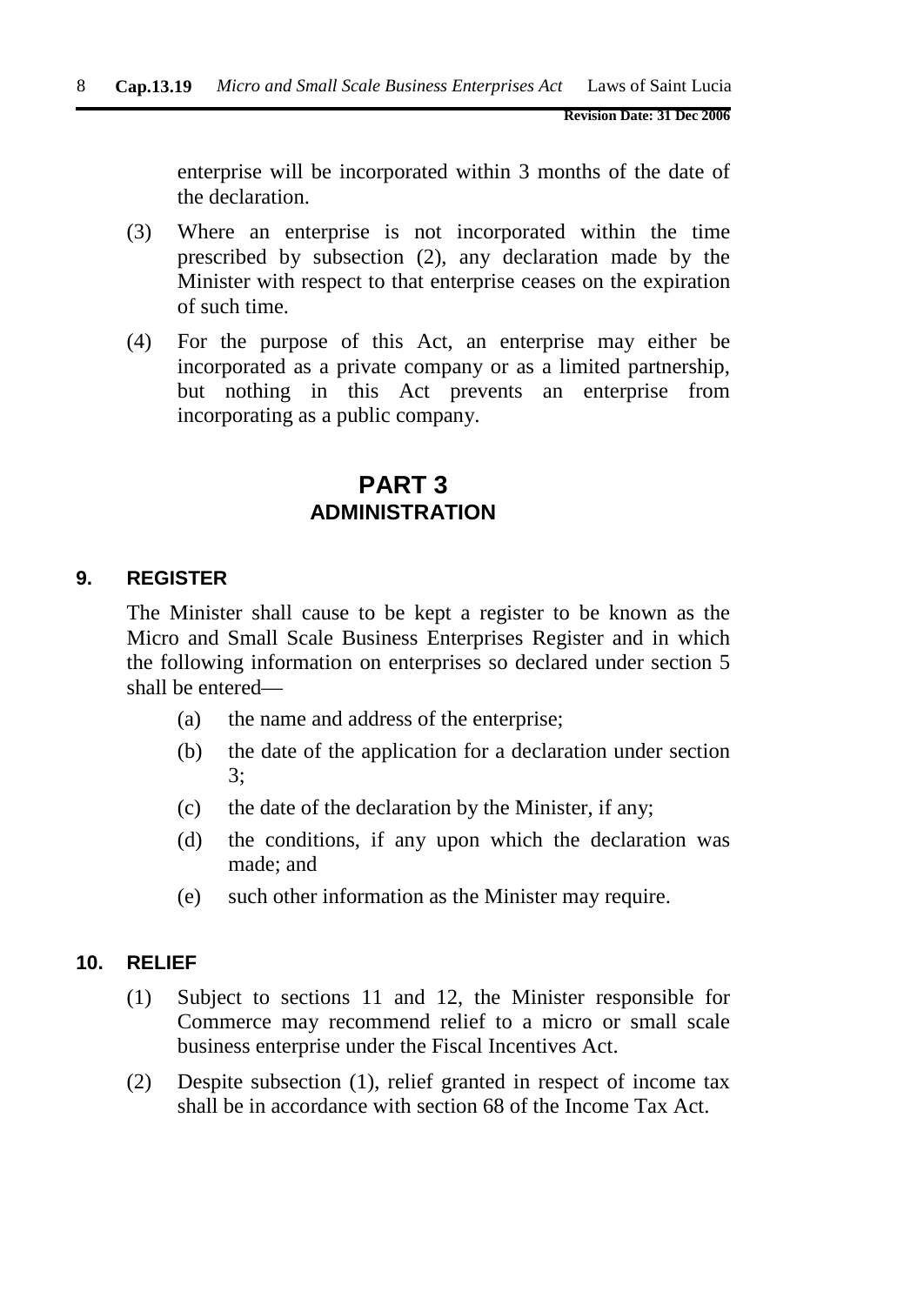#### **11. QUALIFICATIONS FOR RELIEF**

- (1) A small scale business enterprise may qualify for any or all the reliefs specified under section 10 where the Minister is satisfied that the enterprise is in a field considered to be a priority area in accordance with subsection (3) and meets 3 of the following—
	- (a) has in the immediately preceding year made serious efforts to become more efficient, as measured by financial ratio indicators;
	- (b) has achieved significant growth in the last 2 years of its operation, as measured by—
		- (i) production levels,
		- (ii) revenue performance,
		- (iii) increase in market share,
		- (iv) other growth performance indicators;
	- (c) has combined with other enterprises to share the cost of relevant services or with respect to the bulk importation of raw materials;
	- (d) has created additional employment within that enterprise.
- (2) Despite subsection (1) an enterprise shall not be entitled for relief if it is not engaged in environmentally sound operations to the satisfaction of the Minister responsible for the environment.
- (3) The Minister shall issue a policy statement identifying the priority sectors for the establishment of micro and small scale business enterprises.

#### **12. DISQUALIFICATION**

A micro or small scale business enterprise is not entitled to apply or qualify to receive any relief under section 10 if it is in receipt of fiscal incentives under the Fiscal Incentives Act.

#### **13. REPORTS**

(1) The owner, manager, or chief executive officer of a micro or small scale business enterprise, that has been so declared for the purposes of this Act, shall maintain proper books of accounts and other relevant records and shall submit to the Registrar annual reports in such form as the Registrar approves.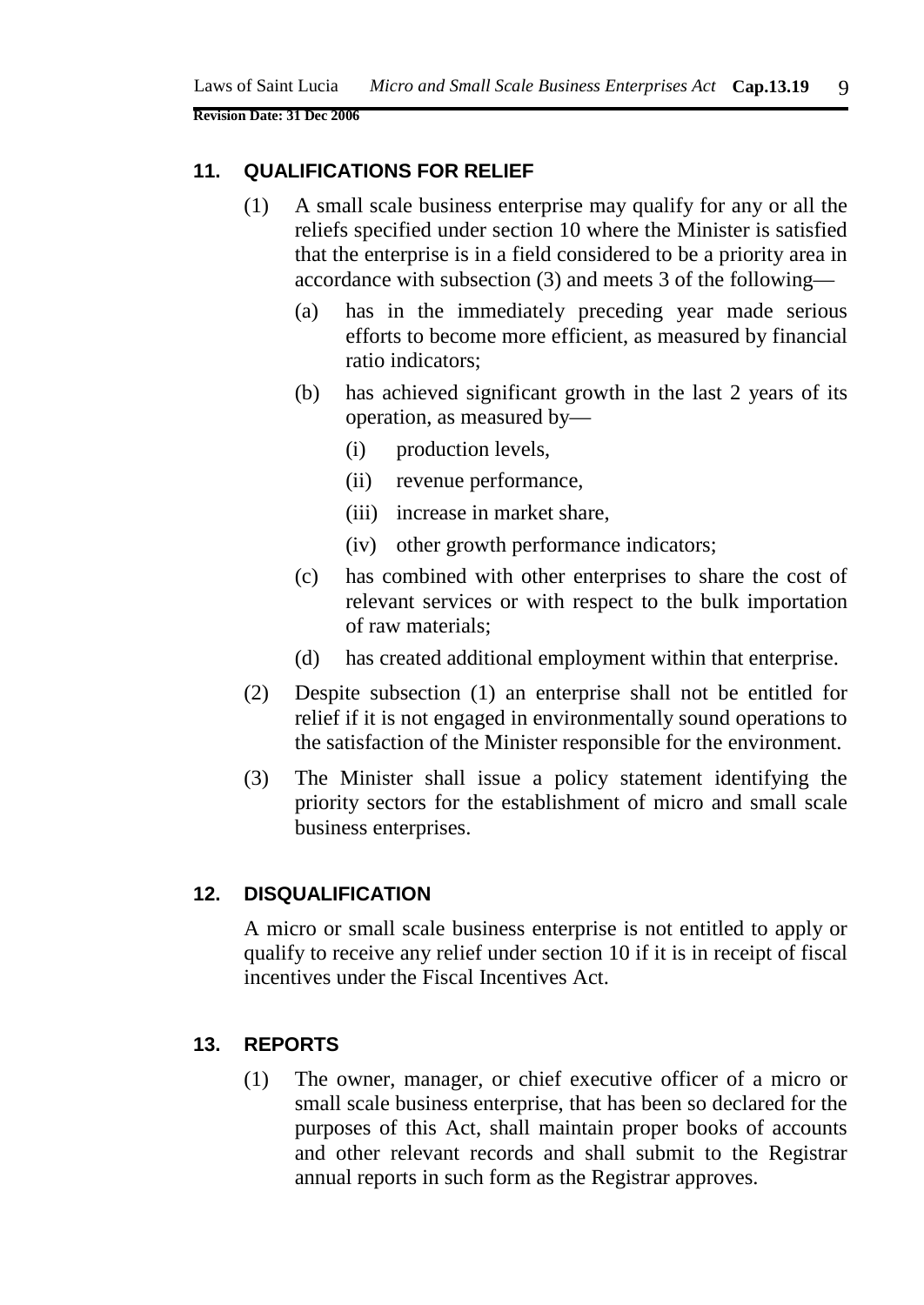- (2) The Registrar shall submit an annual consolidated report covering activities and developments within the micro and small scale business sector together with the comments of the Committee, on the Registrar's Report, to the Minister.
- (3) The Minister shall submit the report submitted to him or her under subsection (2) to Parliament within 3 months of the date of receipt from the Registrar.

### **14. MICRO AND SMALL SCALE BUSINESS ENTERPRISES DEVELOPMENT UNIT**

- (1) Subject to the directions of the Minister, the Small Scale Enterprise Development Unit (SEDU) shall co-ordinate and enforce the provisions of this Act and the Minister may designate a person to perform the functions of Registrar of Micro and Small Scale Business Enterprises.
- (2) For the purpose of giving effect to the objects of this Act, the Minister may cause advice to be given to Micro and Small Scale Business Enterprises in such areas as management, accounting, marketing, production techniques or in any other areas that appear to the Minister to be necessary.
- (3) The cost incurred with respect to the operation of the Micro and Small Scale Business Enterprise Development Unit under subsection (1) and the provision of advisory services under subsection (2) may be met out of funds voted by Parliament for that purpose.

#### **15. MICRO AND SMALL SCALE BUSINESS ENTERPRISES ADVISORY COMMITTEE**

- (1) The Minister shall, with the approval of Cabinet, appoint a committee to be called the Micro and Small Scale Business Enterprises Advisory Committee to advise him or her on matters relating to micro and small scale business enterprises.
- (2) The Committee shall consist of not more than 9 persons representing relevant Ministries and non-governmental agencies and shall include various types of Micro and Small Enterprise Development Agencies.
- (3) The members of the Committee shall be appointed for a period not exceeding 3 years.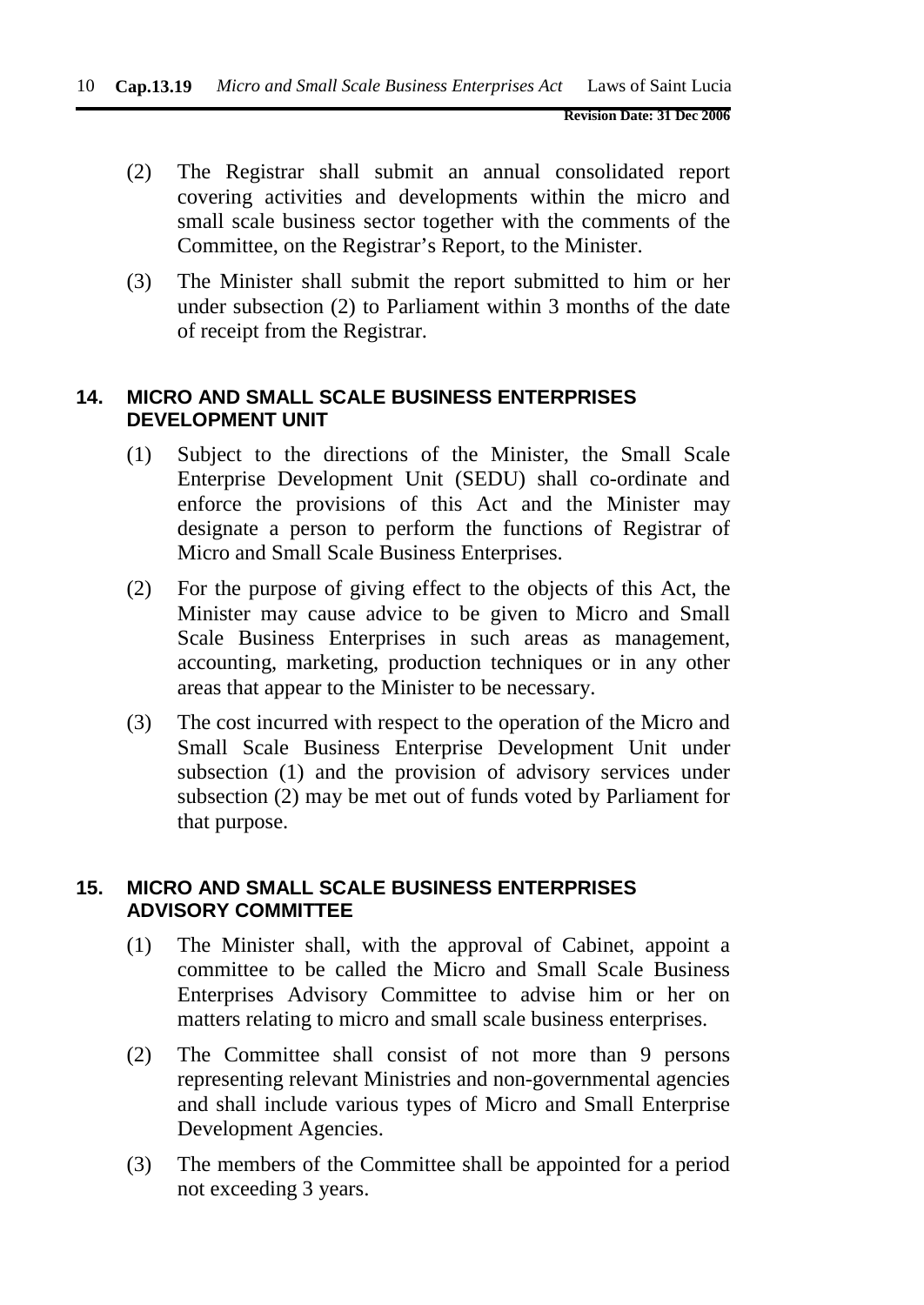- (4) A member of the Committee shall not serve for more than 2 terms.
- (5) The person designated by the Minister to perform the functions of Registrar of Micro and Small Scale Business Enterprises shall be the Secretary of the Committee.
- (6) The Committee shall regulate its own procedure.

### **PART 4 MISCELLANEOUS**

#### **16. PENALTY**

A person who contravenes any provision of this Act commits an offence and is liable on summary conviction to a fine not exceeding \$5,000.

#### **17. REGULATIONS**

The Minister may make regulations generally for the effective implementation of this Act.

#### **18. RIGHTS OF A NATIONAL OF A MEMBER STATE**

- (1) Subject to subsection (3), a national of a Member State shall not require a work permit or a visa to enter Saint Lucia for the purpose of conducting a business that had been declared to be a micro or small-scale business enterprise under this Act.
- (2) Subsection (1) applies despite anything to the contrary in any other law.
- (3) Subsection (1) shall not be construed to apply to any officer, servant, agent or employee of a national of a member State if that officer, servant, agent or employee is not also a national of a member State.

*(Inserted by Act 21 of 2006)*